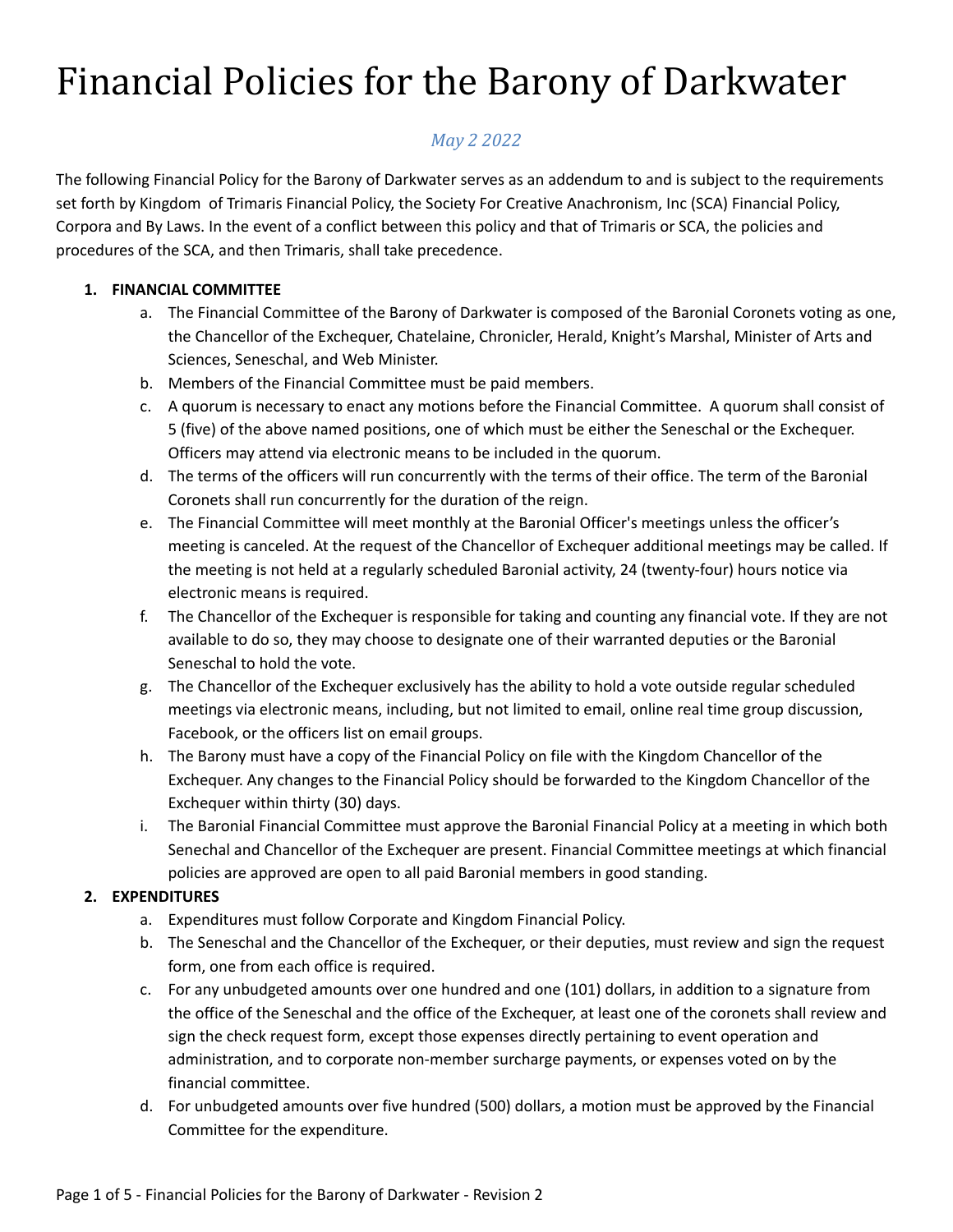- e. Baronial officers must submit their annual budget requests to the Baronial Chancellor of the Exchequer by November 1st.
- f. The Chancellor of the Exchequer shall maintain a roster of all Greater Baronial officers and signatories, including SCA name, legal name, postal address, email address, telephone number, membership number and expiry date.
- g. An annual budget shall be prepared by the Baronial Chancellor of the Exchequer and the Baronial Seneschal. Approval of the majority of the Baronial Financial Committee will be required for the passage and implementation of the budget. The budget shall be prepared and approved before the end of the fiscal year.
- h. Unbudgeted items must be approved by a majority of the Baronial Financial Committee on a case-by-case basis.
	- i. Items may be approved, rejected or sent back for revision and resubmission at a later date.
	- ii. These proposed items must be acted upon by the Baronial Financial Committee within one month of the date that they are brought before it unless otherwise noted as part of the submission.
- i. Expenditures for the Baronial Officers shall be for the normal costs of running the office within the budgetary guidelines approved by the Financial Committee.
- j. Covered expenses include but are not limited to: postage, communications, office supplies, printing, copies, equipment for office or event use, and reference material that remains Baronial property. Mileage, as well as other related expenses may also be reimbursed for the transporting of Baronial Regalia. Any questions concerning additional legitimate expenses should be forwarded to the Baronial Chancellor of the Exchequer.
- k. Examples of uncovered expenses: any expenses prohibited by SCA Financial Policy, including alcohol for consumption and personal gifts, administrative food expense and administrative travel within the Kingdom with the exception of travel reimbursements as defined elsewhere in this Policy. In any disputes, the decision of the Kingdom Exchequer shall be final.
- l. Any reimbursement or expense not covered by the budget or financial policy must be approved by the Baronial Chancellor of the Exchequer and the Baronial Seneschal, except those expenses directly pertaining to event operation and administration, and to member discounts as established by the SCA, Inc. corporation.
- m. If in agreement, the Seneschal and Chancellor of the Exchequer may approve any expenditure of up to three hundred and one (301) dollars, which must be reviewed at the next Officers meeting. This is intended to cover unexpected or emergency needs.
- n. Any approved reimbursements must be made within 30 days following receipt of the written request for funds.
- o. No reimbursement requests received six months or more after the occurrence of the expense shall be approved. This provision may be waived under extraordinary circumstances by approval of the Financial Committee on a case-by-case basis.
- p. At the end of each fiscal year, any unused Baronial officer budget will return to the Baronial general fund.
- q. Every effort should be made to make purchases in tax exempt status. Sales tax will not be reimbursed, except by a vote of the financial committee.

#### **3. BARONIAL EVENTS**

- a. Baronial Events consist of the following: Trident Tourney, Gathering of the Clans and Village Faire. i. Additional events approved by the Barony Financial Committee
- b. The Seneschal or their designated deputy shall oversee the events bids for Baronial events.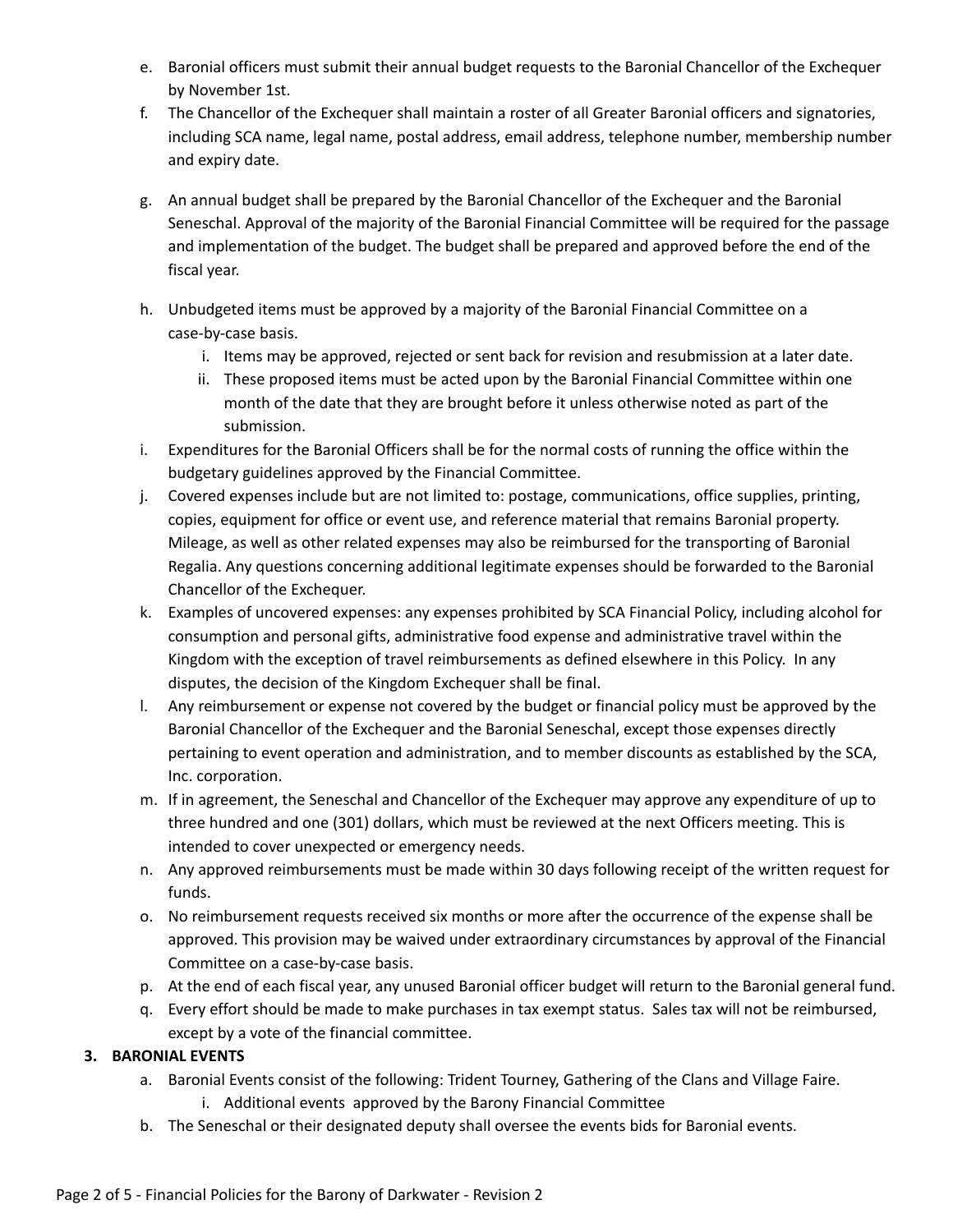- c. At Baronial Events the Event Steward, the Feast Steward and the Reservation Steward will not be charged site fees. Another member may be designated in their place.
- d. Greater Baronial Officers attending a Baronial event for the primary purpose of fulfilling their duties as a Greater Baronial Officer will not be charged site fee.
- e. Kingdom Officers attending a Baronial event for the primary purpose of fulfilling their duties as a Kingdom Officer will not be charged site fee.
- f. If not compensated through other means, at any Baronial Event where the Baronial Regalia is needed, one (1) representative of the Quartermaster's office will not be charged.
- g. Sitting Crowns and Heirs of Trimaris will not be charged feast, site or bed fees for any baronial event.
- h. Visiting Crowns and Heirs of other Kingdoms will not be charged feast, site or bed fees for any baronial event conditional on providing two weeks' notification to reservations. (Beds and Feast subject to availability)
- i. In support of the Baronial Treaty, visiting Trimaris Landed Baronial Nobles will not be charged for feast or site fee if they notify reservations at least two (2) weeks before the event.
	- i. If the terms of the Treaty changes those changes can be ratified by a vote of the Financial committee and added the next time the financial policy is updated.
- j. The Financial Committee may approve that additional staff members not be charged site fees. (For example, the Class Coordinator at Village Faire.)
- k. Families and children are welcome at Baronial events and shall be charged site fees as follows:
	- i. Youth seventeen (17) years old and younger shall not be charged site fees unless the site charges a specific per person charge. For sites that have a per person fee, youth seventeen (17) years old and younger will be charged no more than the sites required per person fee.
		- 1. This does not apply to Bed, Feast and other fees beyond site fees, unless noted as part of reservation information.
	- ii. No family shall pay more than three adult site fees. "Family" is defined as per Society membership policy.
		- 1. This does not apply to Bed, Feast and other fees beyond site fees, unless noted as part of reservation information.
	- iii. Members attending a Baronial event who are charged a full adult event fee may receive a member discount based on event reservation fees and Society membership policy.
		- 1. This does not apply to bed, feast, and other fees beyond site fees, unless otherwise noted.
- l. At least one paid adult member of the SCA must be present and in charge anywhere SCA money is collected.
- m. The barony may accept electronic payment methods for events with the Seneschal and Exchequer approval. It is understood that using electronic payment methods may cause a surcharge or a reduction in revenue received depending on method used.

#### **4. SIGNATORIES**

- a. Designated signatories for the Barony will be: Baronial Chancellor of the Exchequer, Baronial Seneschal, Kingdom Chancellor of the Exchequer (or that of their appointed deputy), and selected deputies to the Chancellor of the Exchequer and the Seneschal. Additional signatories beyond this list may be added by agreement of the Baronial Seneschal and Baronial Chancellor of the Exchequer
	- i. Sovereigns, Consorts, and their heirs of Kingdoms and Principalities, Landed nobles and their heirs as defined in the SCA Governing Documents are not allowed to be signatories on any SCA account while they hold that status.
- b. All signatories must be paid members in good standing.
- c. No signatory may be one of the required signatures on any check written to themselves or their immediate family or cohabitants.

#### Page 3 of 5 - Financial Policies for the Barony of Darkwater - Revision 2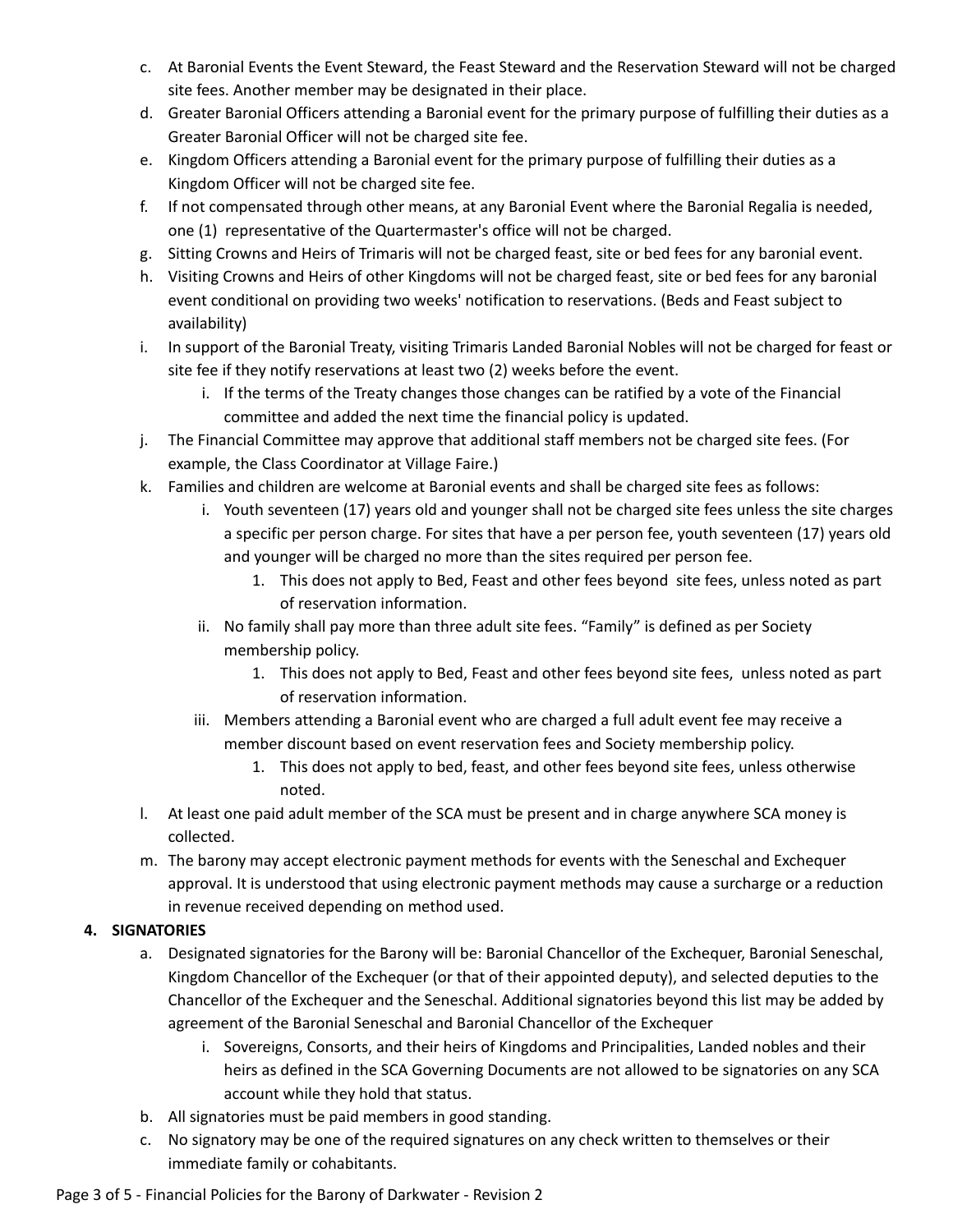- d. The Exchequer is required to maintain a roster of all signers on all bank accounts, including their SCA name, legal name, postal address, email address, telephone number, membership number and expiry date. This information will be included in the quarterly reports to the Kingdom Exchequer.
- e. The Barony Chancellor of the Exchequer will be the only person to manage the Barony checkbook.
	- i. If the Chancellor of the Exchequer is going to be unavailable, for example, an extended vacation, arrangements must be made for the checkbook to be entrusted to a member of the Financial Committee or the Deputy Exchequer, and the Seneschal must be notified of the arrangements.
	- ii. If the Barony checkbook is entrusted to an officer other than the Exchequer, a full review of all checks written during the time it was entrusted must be completed within thirty (30) days of the return of the Chancellor of the Exchequer by both the Exchequer and the Seneschal

#### **5. FINANCIAL RECORDS**

- a. All Baronial financial records must be kept using double-entry bookkeeping methods and follow all Kingdom and Society guidelines.
- b. SPECIAL PURPOSE FUNDS OF THE BARONY
	- i. The Barony may create special purpose funds as needed and as approved by the Financial Committee.
	- ii. All special funds must have a designated secondary purpose.
	- iii. All special funds must be used for their intended purpose. Upon completion of that purpose, or termination of that fund, all remaining monies shall be transferred to the Barony general fund, unless otherwise specified in Baronial Financial Policy.
	- iv. All special funds, including funds held for cantons, which have no activity for three (3) years will be transferred to the Barony general fund and no longer be available toward that special fund. The barony may however create a new special fund for the same purpose if desired later.
- c. The final purpose of all special funds will be the general fund.
- d. All funds for guilds, catons, or other groups under the Barony of Darkwater must be kept as special funds.
- e. Expenditures for special funds are considered budgeted.
- f. Special purpose funds setup for a group under the Barony of Darkwater require proof of a financial vote for expenditures over five hundred (500) dollars.

#### **6. FINANCIAL REPORTING AND DISCLOSURE**

- a. The Baronial Chancellor of the Exchequer will provide to the Baronial Seneschal on a quarterly basis copies of documents and electronic storage media that would allow for reconstruction of the Baronial books.
- b. The Baronial Chancellor of the Exchequer or their appointed deputy will report quarterly to the Kingdom Chancellor of the Exchequer or their appointed deputy (Deputy Exchequer for Local Reports). Failure to file required reports within thirty (30) days after the report deadline, as defined by the Kingdom Chancellor of the Exchequer or their designated Deputy, may be grounds for suspension and/or replacement of the Chancellor of the Exchequer
- c. The Chancellor of the Exchequer must provide a copy of the quarterly report to the Seneschal.
- d. The Seneschal or the Exchequer of any Cantons of the Barony must provide a copy of the quarterly report to the Chancellor of the Exchequer.
- e. Financial statements consisting of a Comparative Balance Sheet and Income and Expense Statement must be made available to the public at least annually, whether published in the Barony newsletter or distributed to the membership in some other form. A copy of this statement must be sent to the Kingdom Chancellor of the Exchequer. This may also be requested from the Baronial Chancellor of the Exchequer.